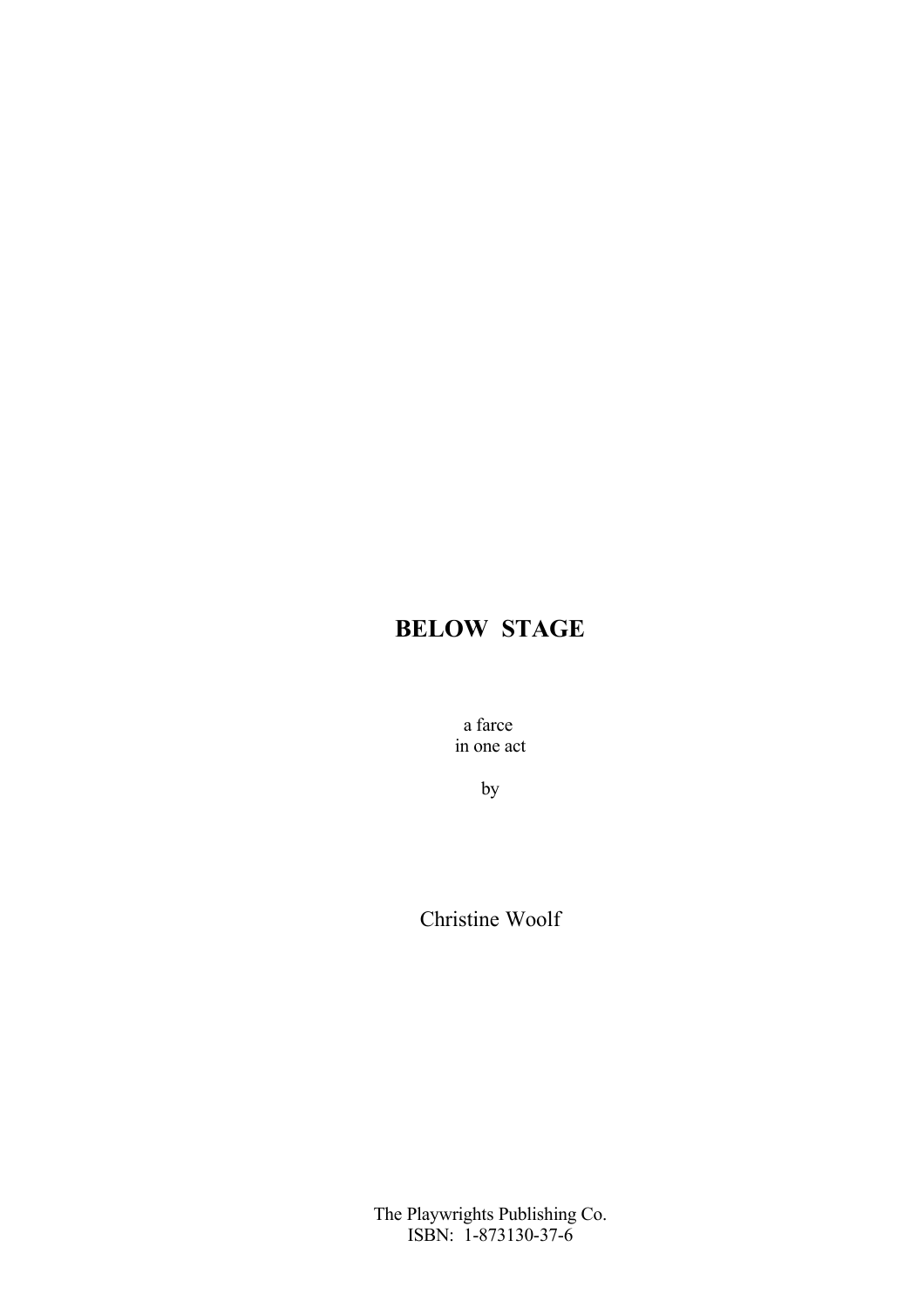Performances or readings of this play may not legally take place before an audience without a licence obtainable on application to:

> The Playwrights Publishing Co., 70, Nottingham Road, Burton Joyce, Notts. NG14 5AL [44] 01159-313356 [playwrightspublishingco@yahoo.com](mailto:playwrightspublishingco@yahoo.com)

To avoid possible disappointment, application should be made, preferably in writing, as early as possible, stating: -

- (i) Name and address of applicant
- (ii) Name and address of Society;
- (iii) Name and address of theatre or hall where performance(s) would be held;
- (iv) Times and dates of performances.

A fee will be charged for this licence which must be paid prior to the first performance otherwise the licence is automatically cancelled and the performance becomes illegal.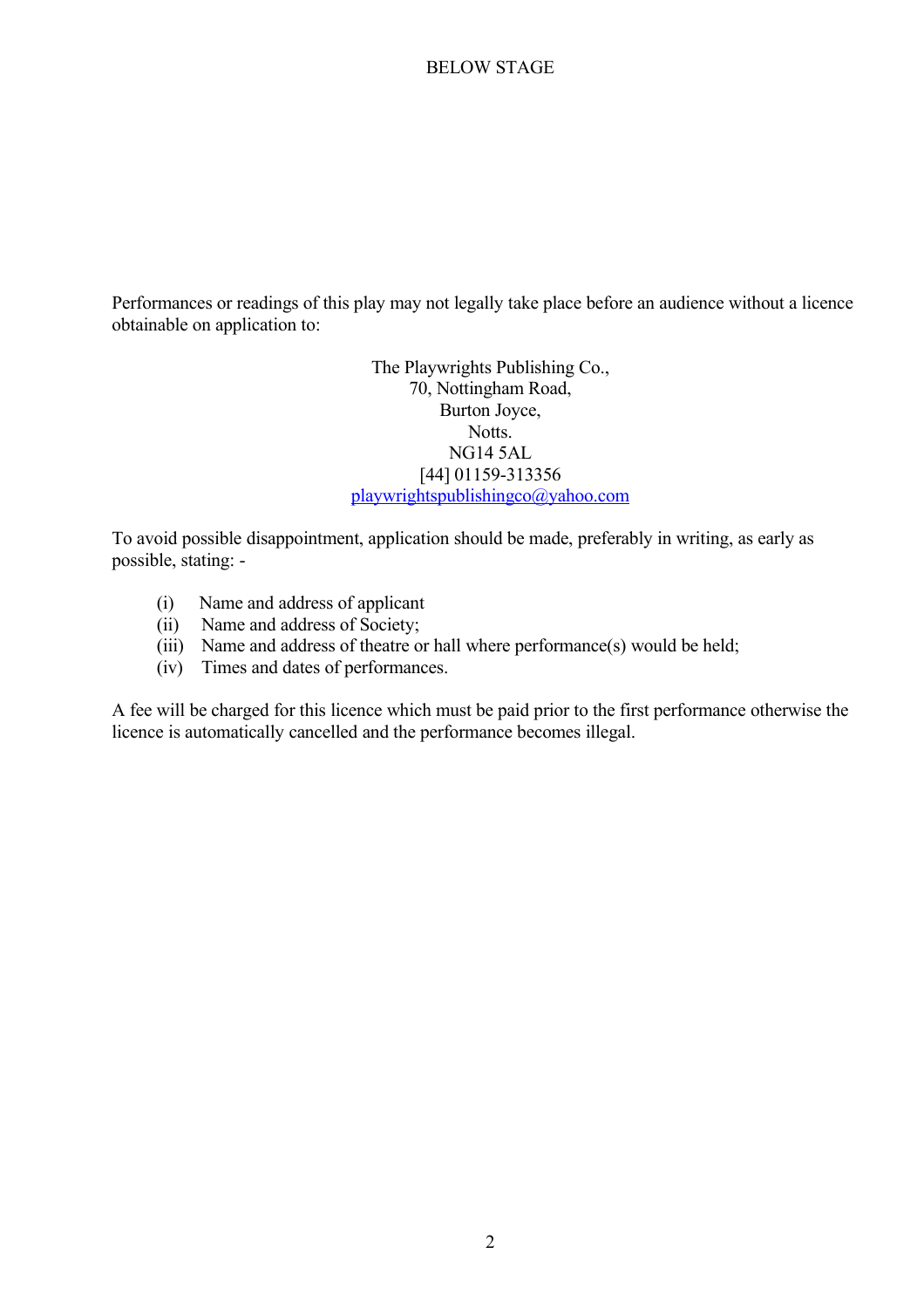#### **"Below Stage"**

Farce in one act

4M 4F although could be 2M 6F

Scene: Dressing room in small provincial theatre.

Before a performance of "Pride and Prejudice", the leading actors, Peregrine and Patrice Vandaleur, have a difference of opinion. This escalates both in the dressing room and on stage, made worse by Peregrine's interest in the juvenile lead, Selina Sparrow. The Vandaleur's dressers, Harry and Betty, dream of the day when they can escape from their employment. The row reaches its climax, resolving various conflicts.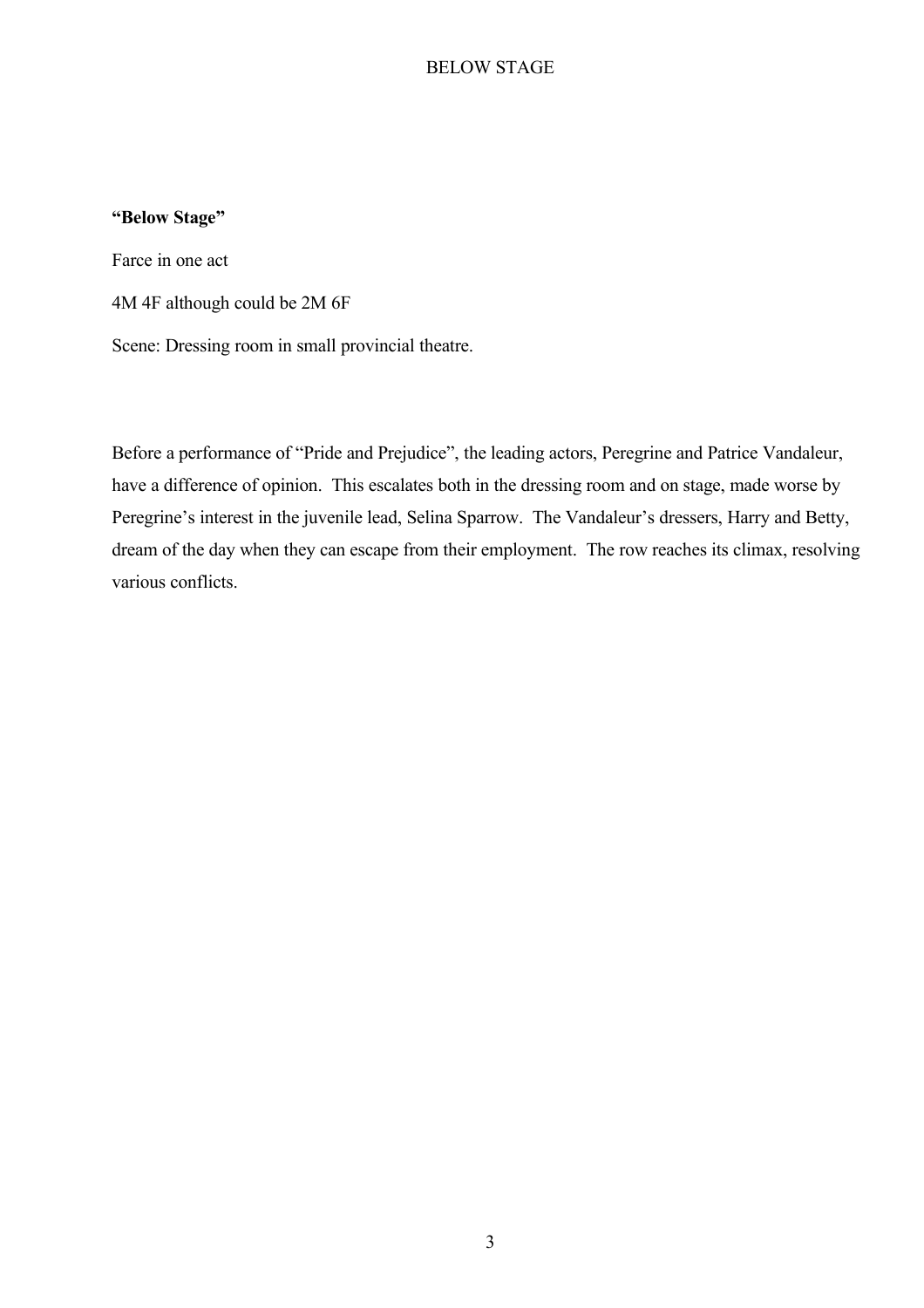# **The Characters:**

| Peregrine Vandeleur (Mr Bennet)   | actor                                                                    |
|-----------------------------------|--------------------------------------------------------------------------|
| Patrice Vandeleur (Mrs Bennet)    | actress, his wife                                                        |
| Selina Sparrow (Elizabeth Bennet) | an aspiring young actress                                                |
| Harry Furze                       | Peregrine's dresser                                                      |
| <b>Betty Billings</b>             | <i>Patrice's dresser</i>                                                 |
| Troganov                          | Stage director of 'Pride and Prejudice                                   |
| Eulalia Pilkington                | dramatist who has adapted 'Pride and Prejudice'<br>for this Presentation |
| Henry Hunt                        | theatre critic of the 'Gazette'                                          |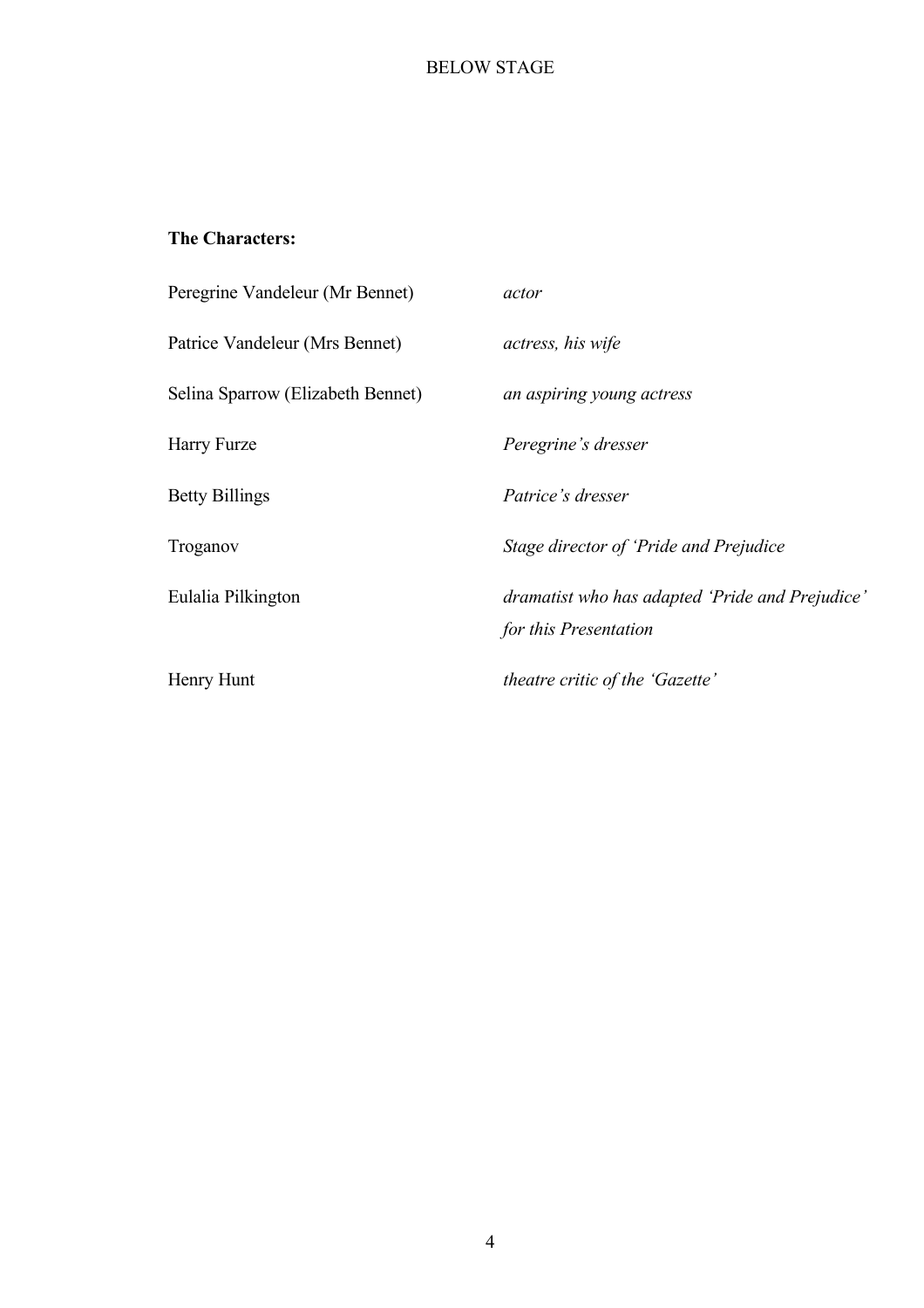*A dressing room in a small provincial theatre. Two make up tables, with mirrors (frames only so that we can see through them) are placed down right and down left with a stool before each facing the audience. The door is Up Centre. There is a dress rail upstage, and a loudspeaker, with volume knob. Patrice is seated on one of the stools, costumed in Regency style as Mrs. Bennet. Betty, dresser, is waiting with her fan and shawl whilst she adjusts her lipstick. Peregrine is standing centre; Harry Furze is easing him into the tight Regency jacket he wears as Mr. Bennet.*

| Peregrine: | Ha! Well! I must say these Regency fellers knew how to dress. Eh 'Furze'? Furze:         |
|------------|------------------------------------------------------------------------------------------|
|            | Certainly did, sir!                                                                      |
| Peregrine: | What do you say, m'dear.                                                                 |
| Patrice:   | Certainly they did. <i>(surveys him)</i> And very well they must have looked when young  |
|            | and slim and handsome. But it doesn't do a lot for the over-forty and over weight.       |
| Peregrine: | Can't agree with you there. It's a costume that sorts the men from the boys. Don't you   |
|            | think so, Betty?                                                                         |
| Betty:     | Oh yes. It suits you ever so well Mr. Vandeleur.                                         |
| Peregrine: | Mm! Costume's rather better than the script, if you ask me. Adaptation, forsooth!        |
|            | Just great chunks of Pride and Prejudice - not that I've read it all - don't get me      |
|            | wrong                                                                                    |
|            | (he sits at his table and peers in mirror)                                               |
| Patrice:   | You astonish me, my dear. I thought you were never happier than when your nose was       |
|            | stuck in one of the classics. Why, I saw you deep in a copy of Men Only only yesterday.  |
|            | Still, I do know what you mean about the script and I have to say it's not helped by our |
|            | great director.                                                                          |
| Peregrine: | No, Troganov's no idea when it comes to the Englishness of the English, or whatever it   |
|            | is we're supposed to be portraying. So – let's just be thankful for the costume.         |
|            | (Patrice is dressed in shawl by Betty. She stands.)                                      |
| Patrice:   | There. What do you think, Perry? A fitting consort for you? (She waits for his           |
|            | approval. He is intent on his eye makeup)                                                |
| Peregrine: | (looking in mirror) You always look charming my dear.                                    |
| Patrice:   | How do you know? You never look at me these days. It's years since you really spared     |
|            | me a glance. And while we're on the subject of looking - your attentions to Selina       |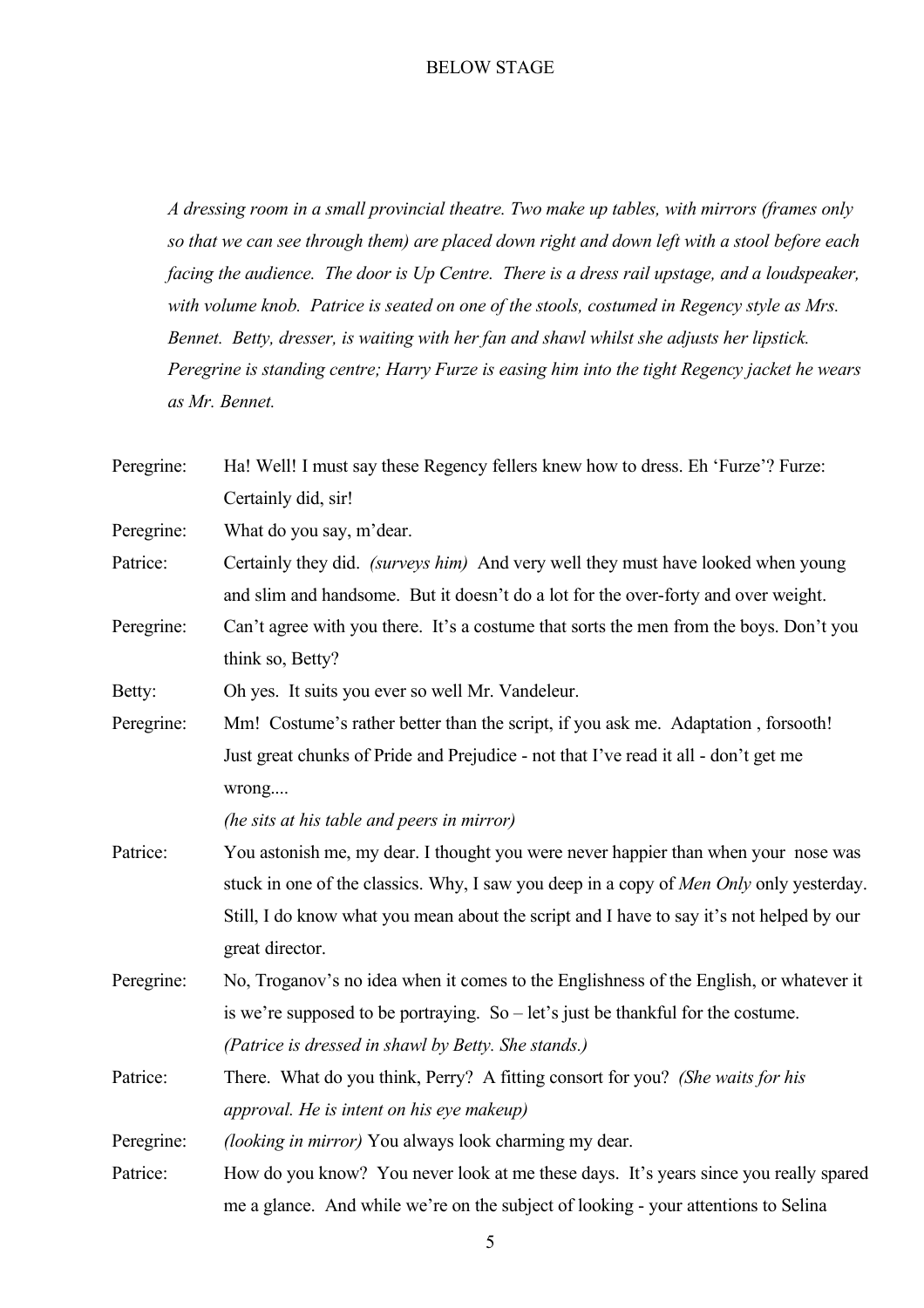Sparrow are positively lascivious - not at all in the way that Mr. Bennet should be surveying his eldest daughter.

Peregrine: Rubbish. You're imagining things again, Patty. Your suspicious mind on overtime once more. It doesn't suit you, you know. It gives you a lean and hungry look. And that reminds me, what about supper?

Patrice:What about it?

| Peregrine: | Well - where? |
|------------|---------------|
|            |               |

- Patrice: *(sitting)* I wouldn't mind going straight back to the hotel tonight. I'm dead tired, and I've got one of my headaches coming on.
- Peregrine: Oh lord, not again! I tell you, Patrice, I shall want more than a few curled up sandwiches and a stale cream bun after the curtain. Anyway, a meal out will buck you up, that's if there's anywhere still open at eleven in this god forsaken town.

Furze: There's the Arcadia, sir. Recommended by the management.

- Peregrine: Right then Harry. Book a table for two at the Arcadia, will you? About eleven. *(There is a tap at the door. Enter Selina, costumed as Elizabeth Bennet.)*
- Peregrine: Ah Selina, my lovely. Come right in. My dear little stage daughter, Lizzie. *(He performs an elaborate heel click and bow, taking her hand and kissing it. and forgetting to let it go.)*
- Selina: *(smiling up at him)* I just came to ask about my exit in Scene Two. Could you remember to ease upstage a little so that my move to the door isn't blocked?
- Peregrine: If you say so. But it's much more fun when you have to squeeze round me, isn't it?
- Patrice: Doubtless you think so, Peregrine, but I don't imagine Selina enjoyed it. Or perhaps she did?

Selina: Oh, really I ...

Peregrine: Take no notice of my dear wife, Selina. She's a trifle under the weather tonight, the same as most other nights. She's even suggested going back to the hotel straight after the show. But I think I've persuaded her it will be far more enjoyable to have supper at the Arcadia.

Selina: I should say!

- Peregrine: I know. Just an idea. How would you like to join us bring a bit of youth and glamour to the scene?
- Patrice: Don't be silly, Peregrine. Selina will want to be off with the young crowd. She won't want to be stuck with a couple of old has-beens like us.
- Peregrine: Let Selina decide. What do you say, Selina?

Selina: It'd be lovely, *(glances at Patrice)* but I don't want to butt in ...

Peregrine: No butts about it! Eh Patty? We'd love to have her with us, wouldn't we? Patrice: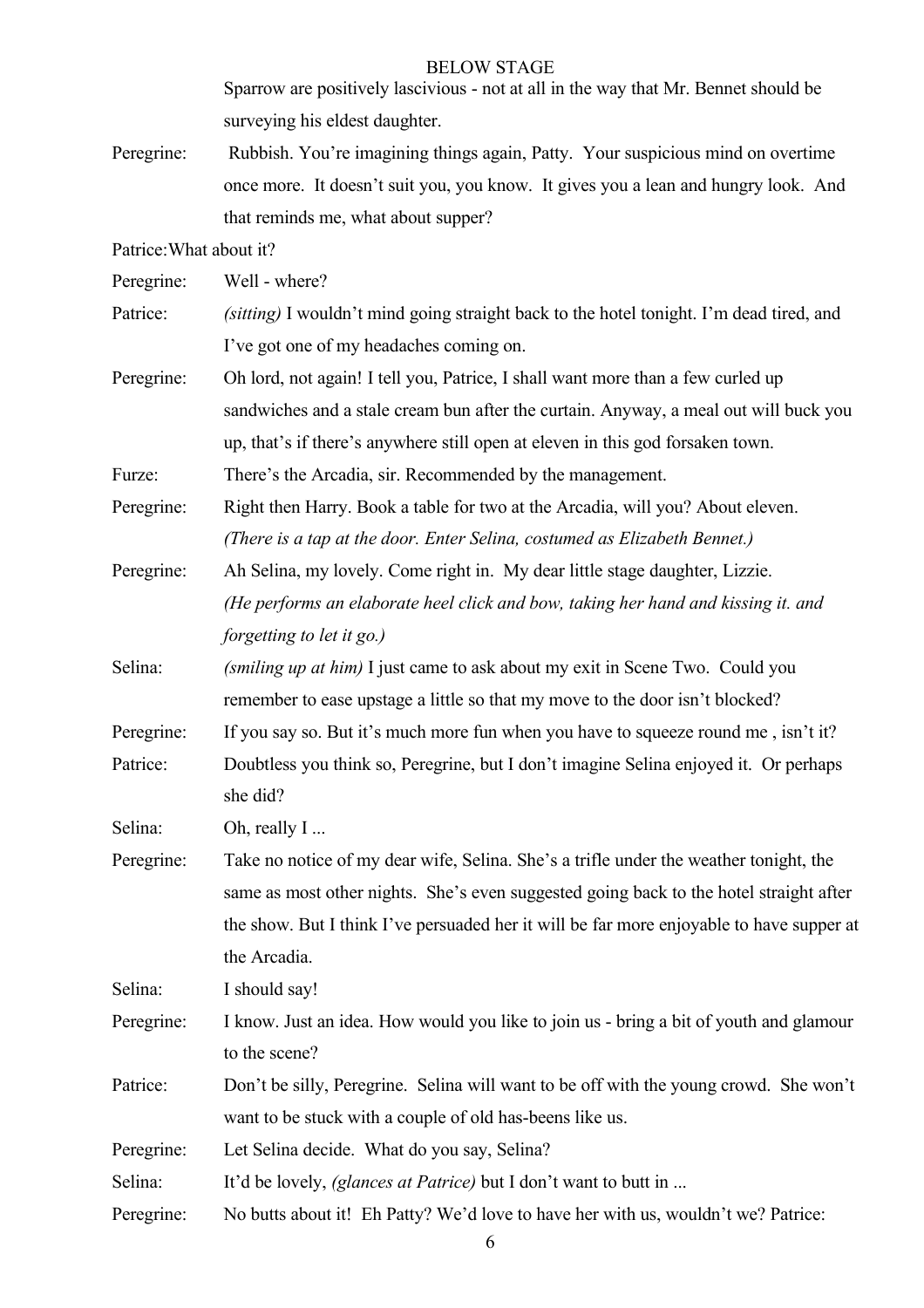|                            | <b>BELOW STAGE</b>                                                                                  |
|----------------------------|-----------------------------------------------------------------------------------------------------|
|                            | Wouldn't we just?                                                                                   |
|                            | (Bell rings off stage)                                                                              |
| Selina:                    | Ooh, five minutes. I must be off. See you.                                                          |
|                            | (Exit Selina)                                                                                       |
| Peregrine:                 | So that's fixed then. Definitely three for the Arcadia, Harry.                                      |
| Furze:                     | Right sir.                                                                                          |
| Patrice:                   | All right, Peregrine Vandeleur, so be it. But don't start getting up to your old tricks             |
|                            | again, knees under the table and it's hands off. Are you listening?                                 |
| Peregrine:                 | I can't avoid it, can I?                                                                            |
|                            | (Bell rings)                                                                                        |
| Furze:                     | Two minutes, sir, madam.                                                                            |
| Patrice:                   | And while we're on the subject of sweet little Selina, you can stop pursuing her all                |
|                            | around the stage as you did at the dress rehearsal. I mean, it was so obvious. And right            |
|                            | out of character. Troganov kept clicking his tongue. Everyone knew what was                         |
|                            | happening. I could hear the stage hands tittering. You are playing her father, do I have            |
|                            | to remind you? Her FATHER. And don't you forget it.                                                 |
| Peregrine:                 | Right.                                                                                              |
| Patrice: (shouting) Right. |                                                                                                     |
|                            | (Bell rings twice. Light orchestral music in distance. Together they march to the door              |
|                            | and jostle to go through it. Exeunt.)                                                               |
| Furze:                     | Phew!                                                                                               |
| Betty:                     | My god! Is it worth it? Honestly, Harry, I can't believe all this. Ever since rehearsals            |
|                            | started for this show it's been the same. I can't take much more. If they carry on much             |
|                            | longer, I'll have to leave, I really will.                                                          |
| Furze:                     | I know. Still - try and hang on. The money's good and perhaps it'll all blow over. I've             |
|                            | been with him a long time now, and it always does in the end. Why, I remember once                  |
|                            | at the Theatre Royal, Plymouth                                                                      |
| Betty:                     | Don't tell me.                                                                                      |
|                            | (She goes to loudspeaker and switches it on)                                                        |
|                            | Listen.                                                                                             |
|                            | (From the loudspeaker we hear the progress of the play on stage, uttered with some                  |
|                            | vehemence).                                                                                         |
|                            | Patrice: My dear Mr. Bennet. Have you heard that Netherfield Park is let at last? Peregrine:<br>No. |
| I have not                 |                                                                                                     |

Patrice:But it is, for Mrs. Long has just been here and she told me all about it.

*(There is a long silence. Betty and Harry look at each other apprehensively).*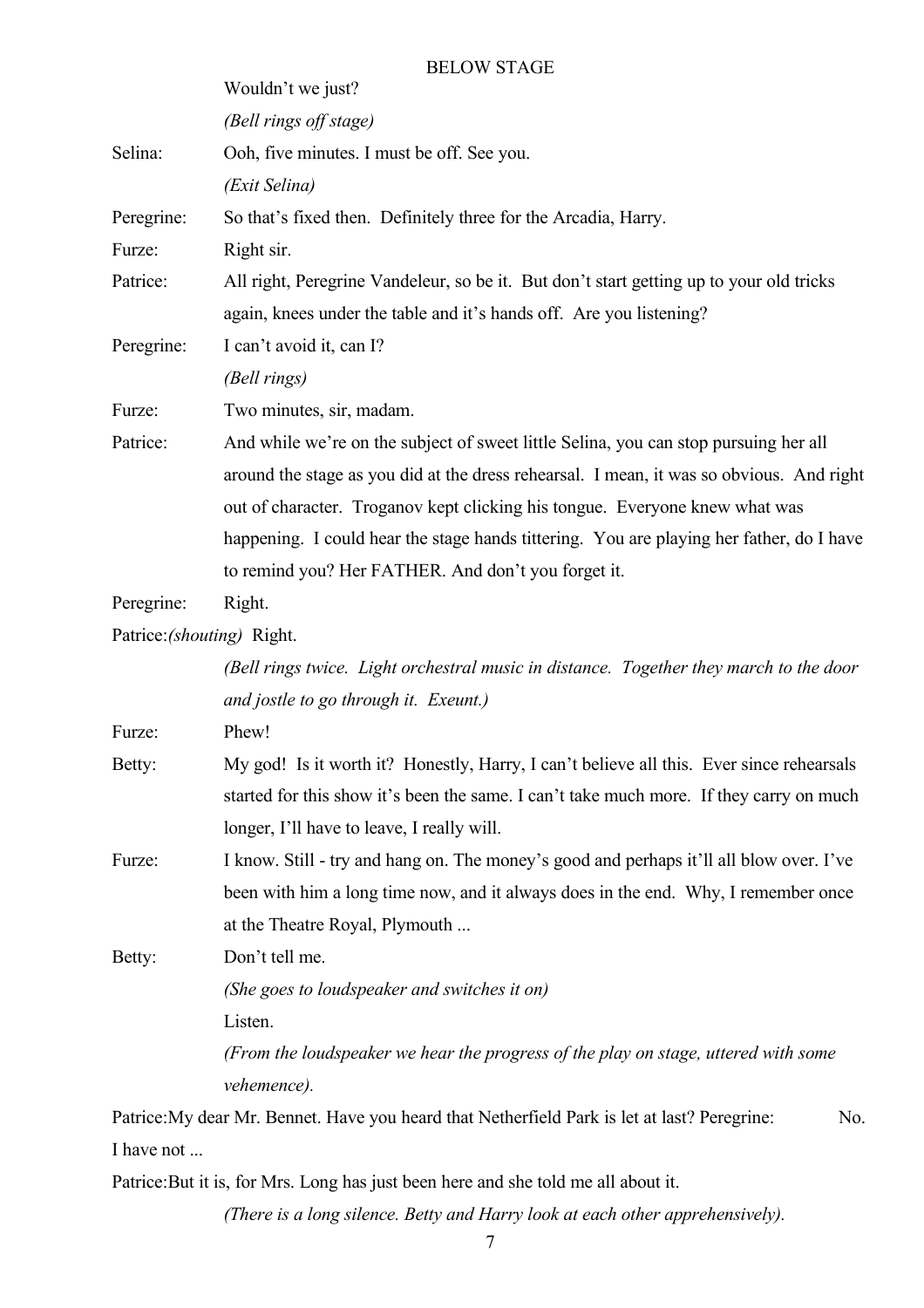|                          | Do you want to know who has taken it, or don't you? Apparently Mr. Bingley has            |
|--------------------------|-------------------------------------------------------------------------------------------|
|                          | rented it, a young man with a very large fortune, from the North of England.              |
| Betty:                   | (switching off speaker) They seem to be settling down now.                                |
| Furze:                   | I wouldn't bank on it. She sounds a bit shrill. (pause). Look Betty, how about a bit of   |
|                          | supper after the show? You know, just you and me?                                         |
| Betty:                   | Ooh Harry - not the Arcadia?                                                              |
| Furze:                   | Not likely. I've heard enough of those two arguing. No, I thought a nice little Chinese - |
|                          | or fish and chips if you'd rather?                                                        |
| Betty:                   | Chinese'd be a nice change. Will they still be open?                                      |
|                          | (A crash is heard from the direction of the stage. Betty switches on the speaker)         |
| Peregrine:               | I dare say Mr. Bingley will be very glad to see you, and I will send a few lines to       |
|                          | assure him of my hearty consent to his marrying whichever he chooses of the girls;        |
|                          | though I must throw in a good word for my little Lizzy.                                   |
| Patrice: I bet you will. |                                                                                           |
| Peregrine:               | Mrs. Bennet!                                                                              |
| Patrice:                 | Don't you Mrs. Bennet me. Lizzy is no better than the others. She is not half as          |
|                          | handsome as Jane, nor half so good-humoured as Lydia. In fact, she is a spoilt little     |
|                          | brat. Spoilt by you, Mr. Bennet, not by me!                                               |
| Peregrine:               | I've spoilt her madam? I'm only glad she is not as silly and ignorant as her sisters and  |
|                          | her mother.                                                                               |
| Furze:                   | Oh my god! They're right off the script now. I thought they were. Where's her copy?       |
|                          | (Betty hunts around dressing table and finds script and the page)                         |
|                          | Oh lor'!                                                                                  |
| Patrice:                 | (screeching) Ah! you do not know what I suffer. You have no compassion on my poor         |
|                          | nerves.                                                                                   |
|                          | (We hear a slap)                                                                          |
| Peregrine:               | You mistake me, madam. I have a high respect for your nerves. They are my                 |
|                          | old friends. Now, come along, pull yourself together. It's time for luncheon.             |
| Patrice:                 | Oh, do it yourself, or get your precious Lizzie to cook it for you. Ah! Ah! How dare      |
|                          | you? Let me go. Unhand me.                                                                |
|                          | (Door crashes off stage. Enter Peregrine and Patrice, he dragging her by the arm. He      |
|                          | lets her go when they are inside the dressing room, and pours himself a drink which he    |
|                          | takes at a gulp.)                                                                         |
| Patrice:                 | How could you? How could you be so - so unprofessional? (she sobs) And you have           |
|                          | hurt me - bruised me - look.                                                              |
|                          | (She holds out her arm for Furze and Betty's inspection).                                 |